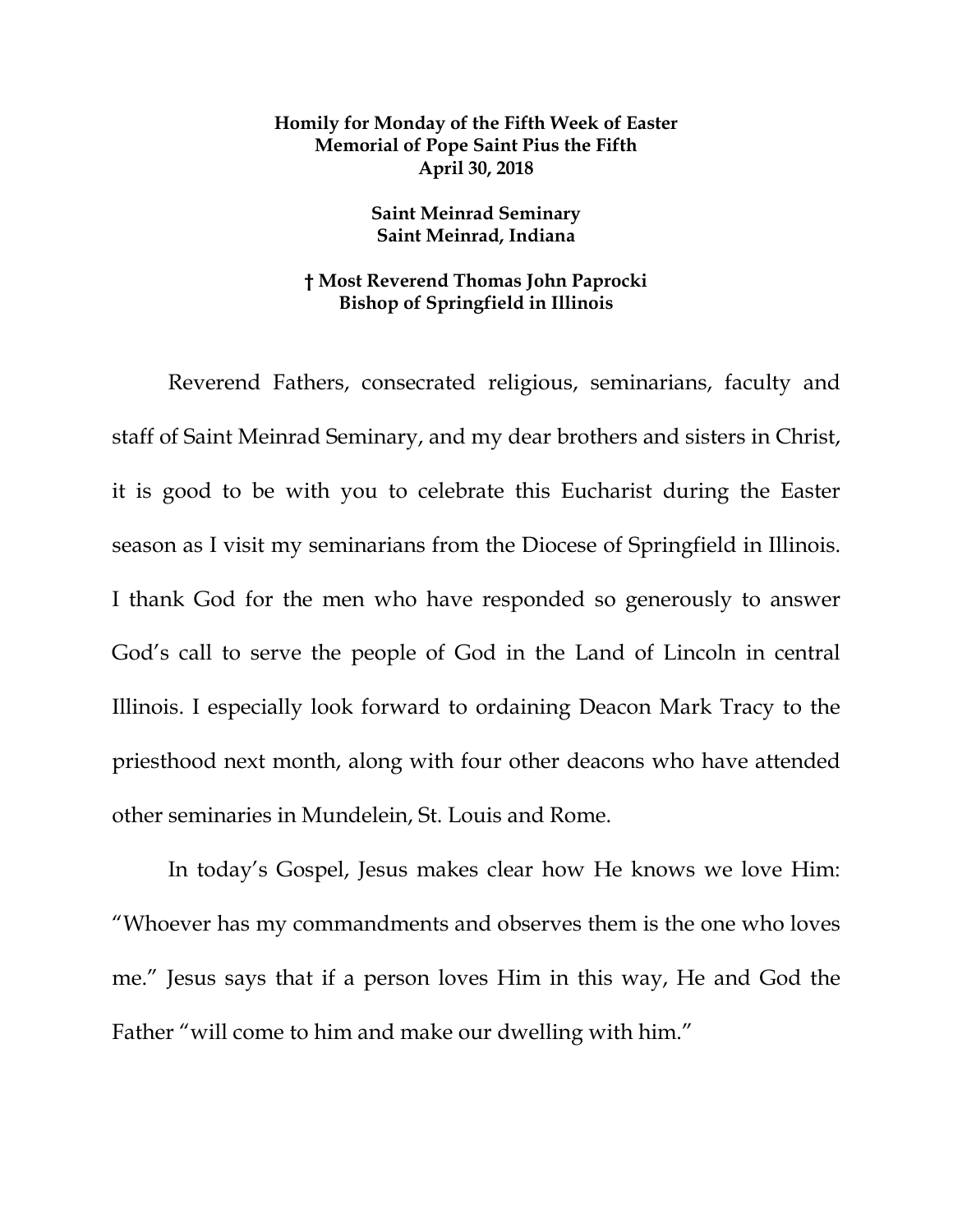John Chapman's book, *The Five Love Languages*, describes how people show and receive love through acts of service, physical touch, words of affirmation, quality time and gift-giving. The Holy Trinity gives us the ideal model of how to live these five languages of love: acts of service, physical touch, words of affirmation, quality time and gift-giving. What greater *quality time* could there be than the indwelling of God: Father, Son and Spirit? We see *gift-giving* in the very life of Jesus and the gift of the Holy Spirit. Jesus expresses His *words of affirmation* for us when He says, "I call you friends." Jesus demonstrated the epitome of *acts of service* when He washed the feet of His apostles. Jesus used the healing and loving power of His *physical touch* when He touched the leper, the blind man, the dead son of the widow, and the little children who came to Him. Jesus becomes one with us in the intimacy of the Eucharist.

Today's first reading from the *Acts of the Apostles* warns against letting others treat us like gods or making ourselves into idols who deserve all the credit for whatever good we are able to accomplish through God's grace. Psalm 115 makes this explicit: "Not to us, Lord, not to us, but to your name give the glory."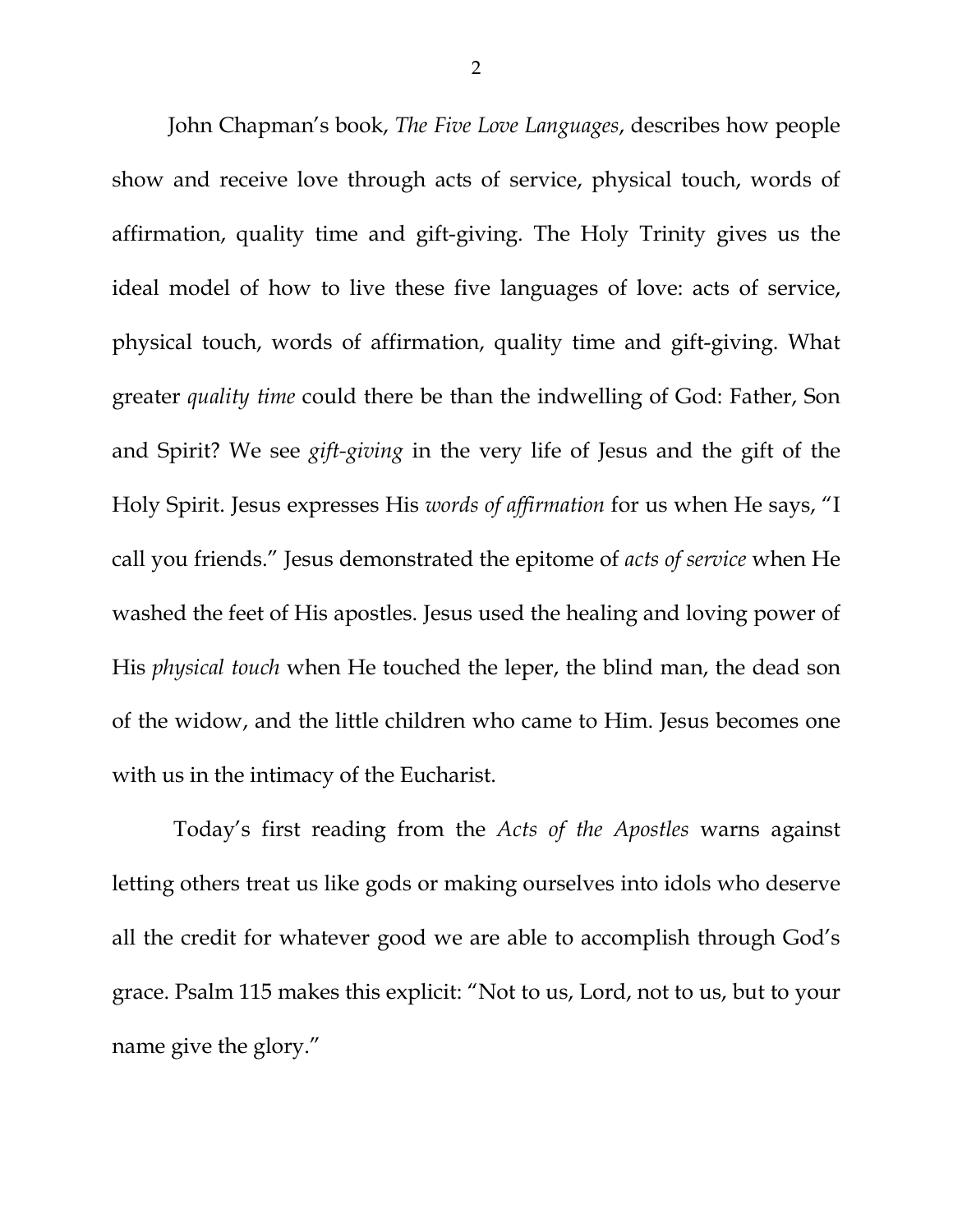Along these lines, in William Shakespeare's play, *Henry V*, there is a powerful scene preceding the Battle of Agincourt on St. Crispin's Day, October 25, 1415. The English are outnumbered by the French five to one. When King Henry overhears someone wish that some of the unemployed men back in England could have been with them to help them in battle, the King delivers his impassioned address to his troops in what is known as the St. Crispin's Day speech:

*The fewer men, the greater share of honour. God's will, I pray thee, wish not one man more. . . . This day is called the Feast of Crispian: He that outlives this day, and comes safe home, Will stand a-tiptoe when the day is named, And rouse him at the name of Crispian. . . . This story shall the good man teach his son; And Crispin Crispian shall ne'er go by, From this day to the ending of the world, But we in it shall be remember'd; We few, we happy few, we band of brothers; For he today that sheds his blood with me Shall be my brother; be he ne'er so vile, This day shall gentle his condition: And gentlemen in England now abed Shall think themselves accursed they were not here, And hold their manhoods cheap whiles any speaks That fought with us upon Saint Crispin's day. (IV, iii)*